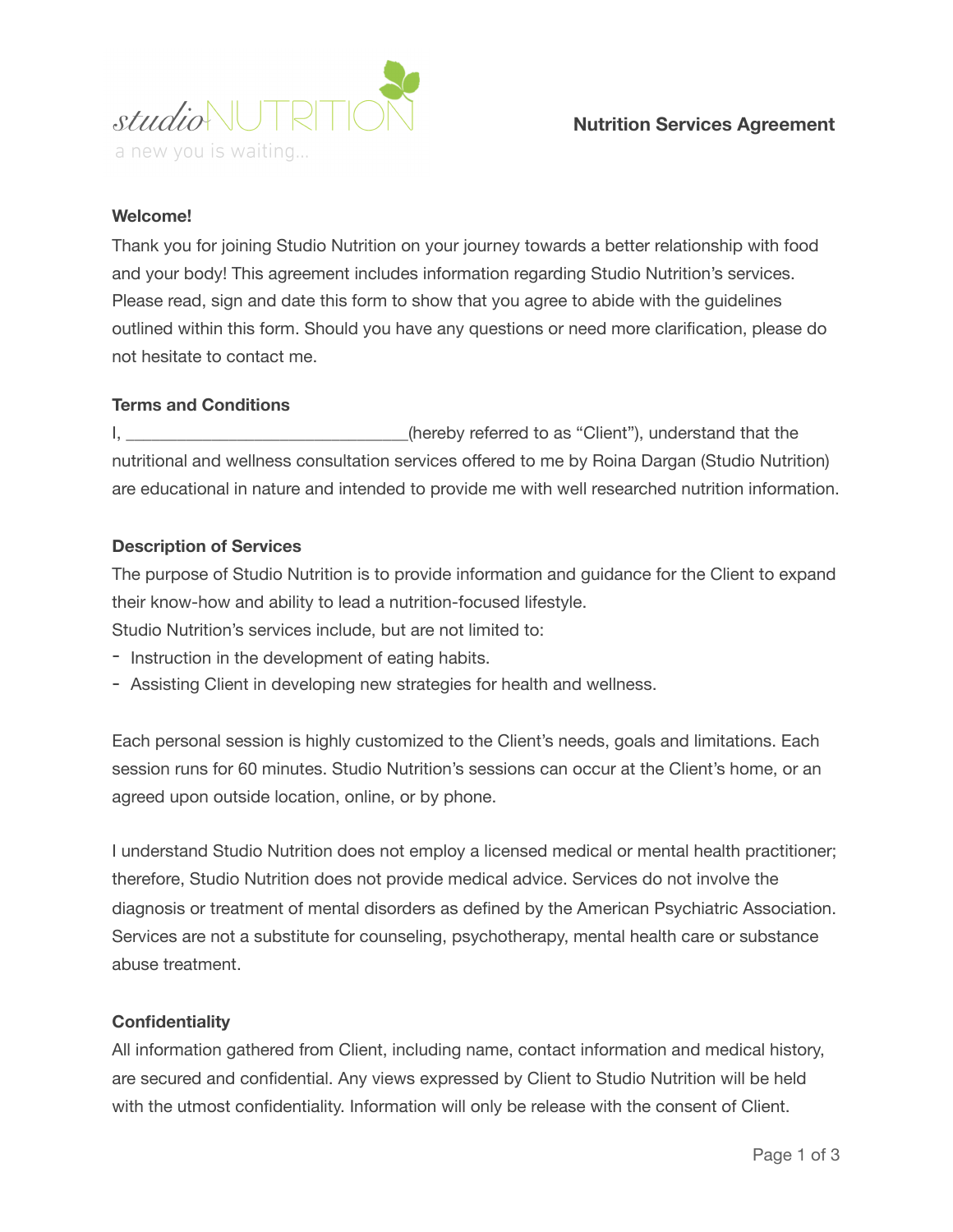## **Payment**

Fees are to be paid prior to completion of coaching/training session unless other arrangements have been set forth before the initial coaching session. Studio Nutrition has the right to refuse a service or consulting session if payment is not made on time. All clients of private nutrition consulting receive seven days of complimentary text/email support per session. \$25 will be charged for any other text/email support.

### **Cancellations**

Cancellation is required to take place at least 24 hours in advance of the purchased service in order to receive a full refund. In the event Studio Nutrition cancels, payments will be refunded in full or the date will be rescheduled. Studio Nutrition holds the right to terminate a contract with any Client that violates these terms and conditions.

## **Copyright Notice**

I understand that proprietary materials given directly to me by Studio Nutrition (e.g., handouts, guides, worksheets, etc.) may not be distributed to third parties without written permission.

#### **Waiver**

Studio Nutrition does not offer any guarantee of success, definitive changed behavior or increase in profit. I accept full responsibility for my decisions, and Studio Nutrition is not liable for medical complications or loss of income/profit.

I understand advice and opinions are not intended to be in place of any form of diagnosis, treatment or therapy from a licensed medical practitioner.

I understand that certain supplements recommended to me by the nutritionist might not have been evaluated by the FDA. Suggestions made for diet and/or supplement products are intended to support and balance the body with the sole intention of enhancing general health, and are not intended to diagnose, treat, cure, or prevent any disease. Nothing expressed, written, or implied by Studio Nutrition should be considered as medical advice for dealing with any given medical condition. I understand the information I receive cannot replace the advice or treatment of a qualified health care practitioner. I agree that I have been advised to discuss the recommendations with my prescribing physician. In the event that I feel the need for professional counseling or therapy, it is my responsibility to seek a licensed professional. I, the